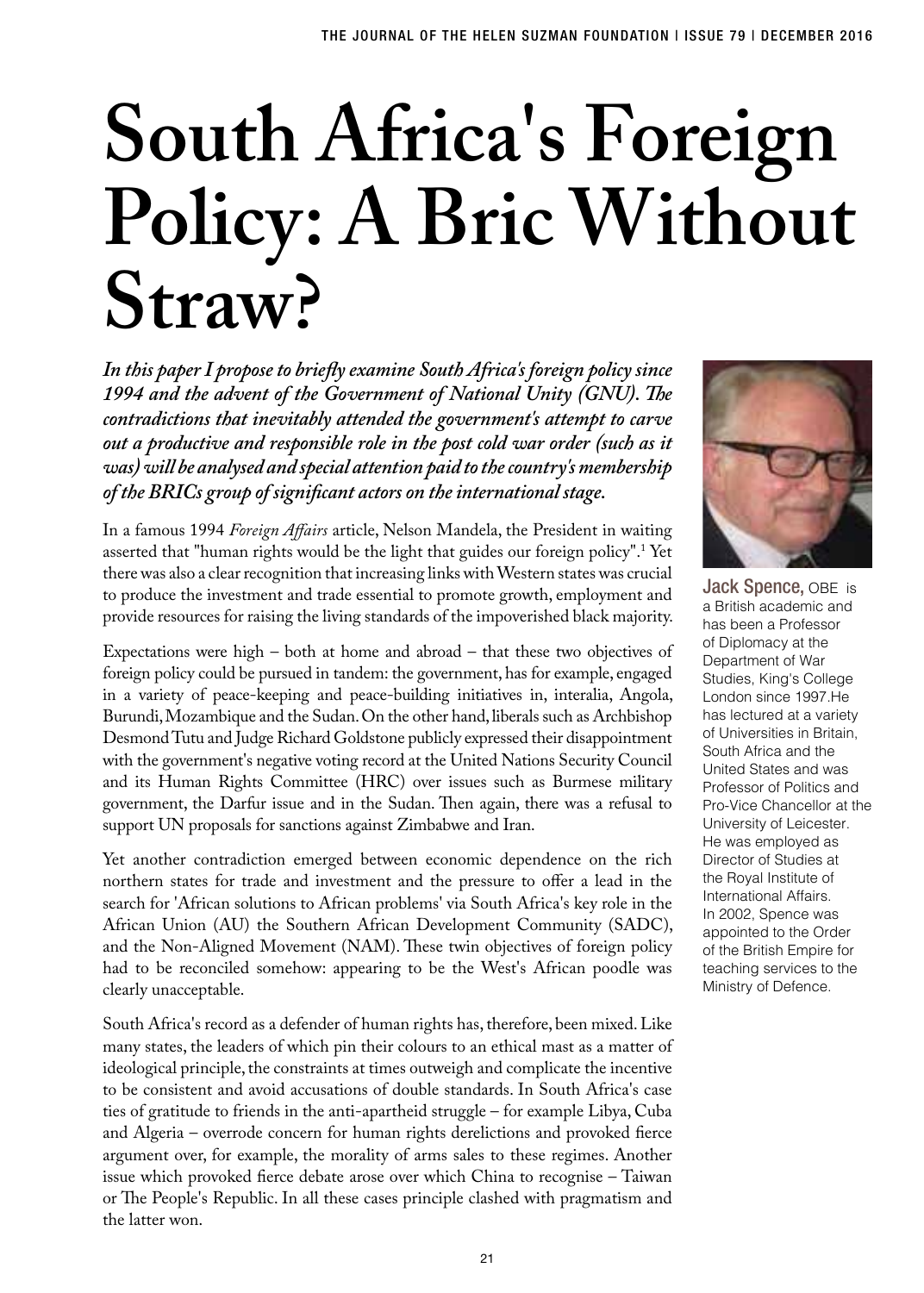## **Foreign Policy Under Mbeki**

On the other hand, both Mbeki administrations showed a sensible preference for soft power instruments of mediation, good offices and other forms of conflict resolution. These diplomatic techniques were employed to good effect in recurrent crises in, for example, The Democratic Republic of the Congo (DRC), the Great Lakes region and Côte d'Ivoire. In part, of course, this particular thrust of policy was dictated by a realistic acknowledgement that military intervention, peace enforcement as distinct from peace-keeping were commitments beyond the country's limited military and economic capability. No doubt failure in Nigeria and Lesotho taught a salutary lesson: Mbeki, too, might have recognised the danger of being bogged down in Africa's intractable conflicts where the parties are often warlords, militias and/or rapacious criminal gangs who derive benefit from the continuation of a conflict rather than the creation of a stable political order via third party intervention. And even creating a 'stable political order' in conflict-ridden Africa seems peculiarly difficult: truces often give way to renewed fighting followed by yet another cease fire and attempts at diplomatic resolution. Too often, the cycle repeats itself and would-

*In the last analysis, however, South Africa's performance in the Zimbabwean crisis demonstrated that liberation solidarity with Mugabe would inevitably trump human rights.* be conflict resolvers find themselves on a treadmill with no lasting prospect of peace, let alone postconflict reconstruction. Thus South Africa inhabits a rough continental neighbourhood; the existence of frail, collapsing and failed states – very often the object of ameliorative intervention – makes the use of orthodox diplomatic and military instruments profoundly difficult. The best that can, therefore, be achieved is short-term band aid, patchy solutions.

Yet nowhere – in South Africa's case – was the tension

between liberal incentives and real or apparent constraints better illustrated than in the Zimbabwean example. This prolonged crisis – it could be argued – was the test case of South Africa's capacity to enhance its reputation for decisive action in defence of human rights. It was (and is) after all, the regional hegemon with the means – via a combination of sanctions and coercive diplomacy to force the pace of change in Zimbabwe. Certainly, many in the West assumed that the Mbeki government had the primary responsibility and the means for the task.

Reliance on 'quiet diplomacy' had little effect in the short to medium run and the Mbeki government's refusal to openly criticise those responsible for the crisis, not to mention the extraordinary behaviour of official South African delegations which – on electoral monitoring visits to Zimbabwe – found little if anything to criticise. Rightly or wrongly, South Africa's reputation was tarnished by its government's failure to adopt a more proactive role. A precarious Government of National Unity (GNU) was established early in 2009 and no doubt Mbeki and his colleagues would claim credit for their strategy of waiting on time and circumstance to provide change however uncertain its implications for the future might be. In the last analysis, however, South Africa's performance in the Zimbabwean crisis demonstrated that liberation solidarity with Mugabe would inevitably trump human rights.

In this context we should also note the refusal to support UN proposals for sanctions against Zimbabwe and Iran (the latter for violating nuclear safeguards). One perceptive explanation for this departure from Mandela's initial emphasis on a human rights based foreign policy is offered by *The Economist* arguing that "South Africa's ambivalent sense of identity, with one foot in the rich world, where its main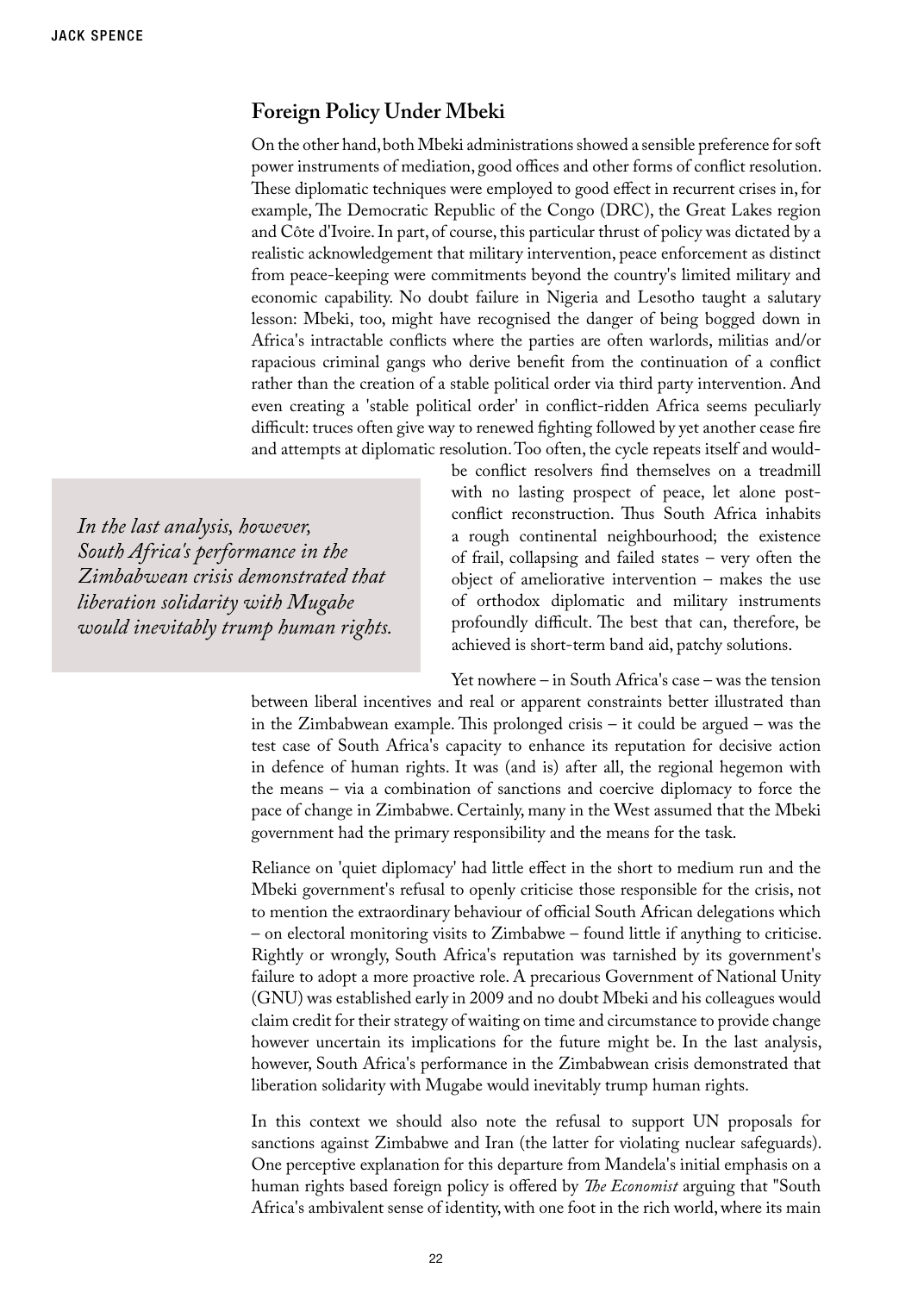

economic interests continue to lie, and the other in the poor one, with which many of its people identify".2

This quotation gets to the heart of the dilemma facing South Africa in the external realm. And to be fair to its post-1994 leadership one must acknowledge that much of the criticism emanating from Western commentators about the country's failure

to observe consistently ethical standards assumes that the human rights criteria employed as a measuring rod are universally accepted.

By contrast, many governments in the North and the South claim, for example, that the doctrine of liberal intervention in defence of human rights is a peculiarly and exclusively Western one. For these critics, human rights are less about constitutional freedoms (speech, *There is clearly a qualitative difference between the founder members – Brazil, India, Russia and China – and the late newcomer.* 

association, religion, etc) and much more about meeting human needs in terms of food, shelter health and land provision. In other words, South Africa's refusal to take public issue with President Mugabe of Zimbabwe on the latter's treatment of his people and the government's behaviour at the UN on human rights issues may be explained in terms of a clash of human rights cultures between the West and the Third World (including South Africa rather ambiguously).

## **South Africa: A BRIC too far?**

South Africa's membership of the so-called BRICS grouping strikes an anomalous note in the current lexicon of international relations. There is clearly a qualitative difference between the founder members – Brazil, India, Russia and China – and the late newcomer. The former with the possible exception of Brazil enjoy great power status measured in terms of capacity to defend and assert key global national interests; all have significant military capability including  $-$  apart from Brazil  $-$  a nuclear component and all measure themselves against their arch rival, the United States.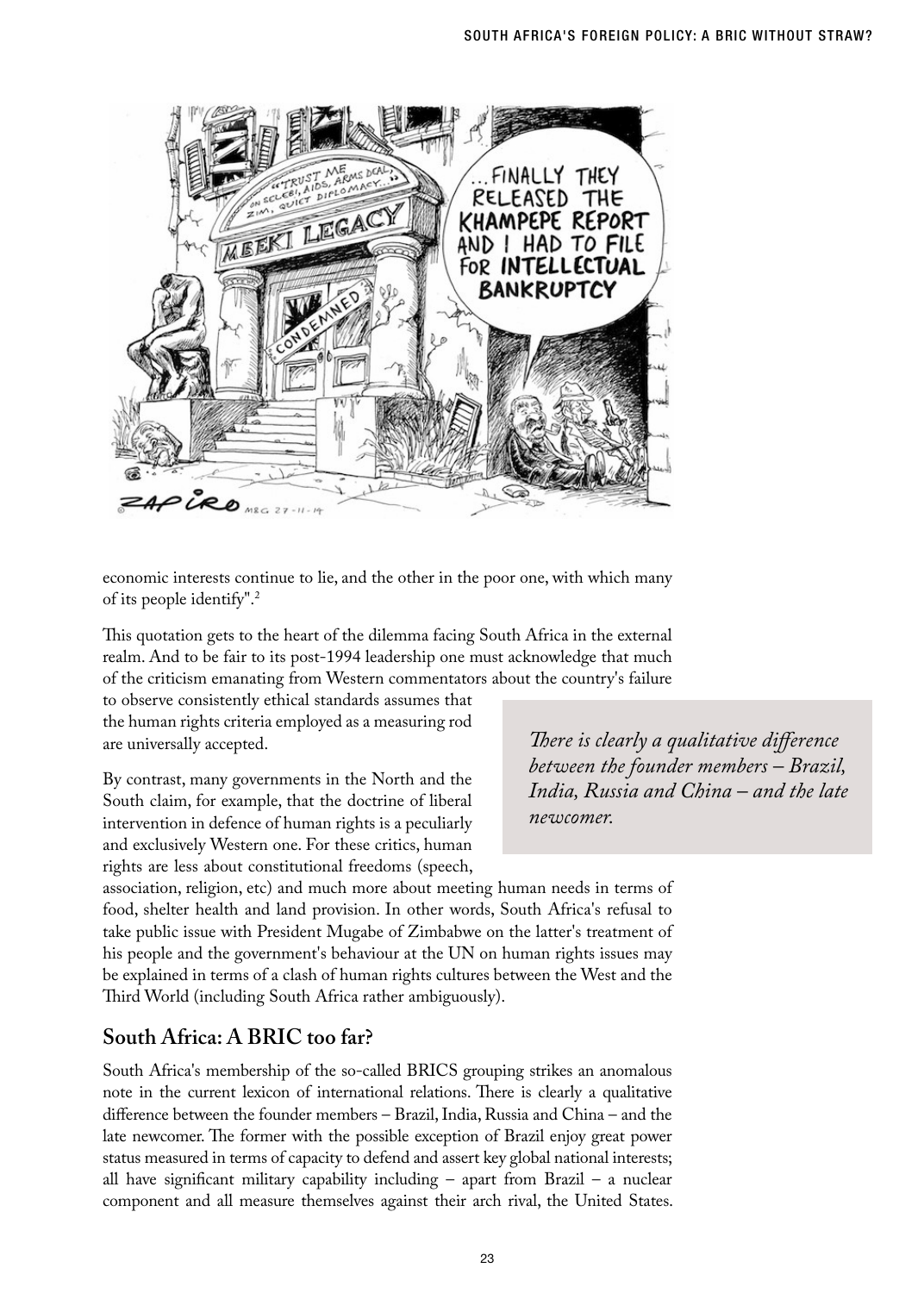True, Russia and China have UN permanent seats on the Security Council with the right to veto resolutions deemed damaging to their interests; all five are – in varying degree stable polities, though each faces formidable problems of domestic political economy; all five seek to maintain, and indeed enhance a hegemonic role in their several regions.

The BRICS do share one major interest, namely a belief that for too long the international agenda has been dominated by Western priorities and capacity for action on issues such as the protection of human rights; defined in Western terms; humanitarian intervention under the guise of the responsibility to protect doctrine; the role of the Bretton Woods financial institutions; the failure to reform the UN Security Council; and, perhaps most importantly, what should constitute the nature, scope and substance of good governance and its relevance for non-Western polities in terms of both structure and political process.

*Second, both the fund and the bank remain extremely useful institutions for powerful governments and other transnational actors who have a strong interest in the continuation of their global roles….* 

This list of grievances (and it is by no means exhaustive) is the subject of major debate among both academic and political elites scattered across the globe. Indeed, there is BRICS consensus on the need to reform existing international institutions such as the UN, the World Bank and the International Monetary Fund. There is, however, an explicit acknowledgement that these demands for change are not uniformly shared to the same degree by all five BRICS; some resonate more clearly with particular governing elites more

than others. One wonders, for example, how far Russia and China would wish to see a dilution of Security Council membership possibly cutting across their interests in maintaining a highly privileged and influential position from say Indian or South African membership. It seems reasonable to acknowledge a BRICS aspiration to alter the global balance of power especially when it appears to tilt profoundly against their interests in key international financial and political structures. However, this reformist aspiration is unlikely to result in a revolutionary upheaval in the structure and process of international relations. In this context one perceptive observer has argued that "the legacy of the past plays a critical role in shaping the evolution of global economic governance. Large and powerful international organisations are 'sticky'; they are hard to reform but they may be even harder to abolish or replace…. Second, both the fund and the bank remain extremely useful institutions for powerful governments and other transnational actors who have a strong interest in the continuation of their global roles…. The Bretton Woods Institutions are likely to not only endure but to continue to play major roles in global economic governance for the foreseeable future"3 What is likely (and this can only be a guess on my part based on past international experience) is slow, piecemeal haphazard reform with governments always at the mercy of the contingent and unforeseen.

Nevertheless, one might view the role of the BRICS either as a powerful collective lobby for collective change or a group wholly concerned with simply holding their own in a world full of uncertainty and competing claims. At present their role is largely confined to meeting together on a regular basis to explore real possibilities of co-operation and the articulation of a common interest in confronting Western dominance in a host of key institutions. There is certainly no denying the collective demand for significant change.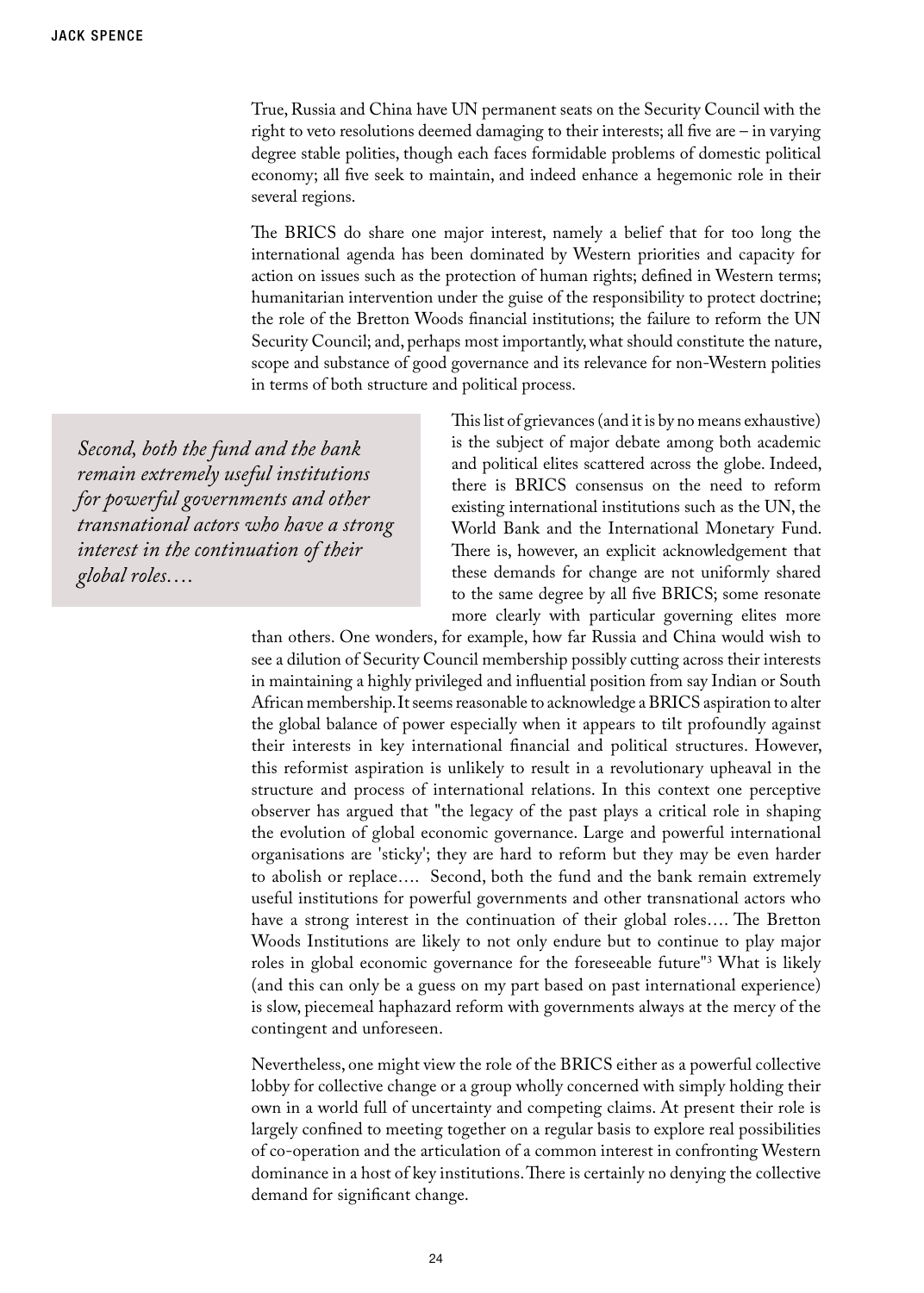

A second major difficulty confronting South Africa's foreign policy makers is how to reconcile dependence on Western economies for trade and investment and essential for crucial improvement in black living standards with the aspiration to be a major standard bearer in the self-perceived anti-imperialist struggle between the rich north and the poor south especially as the issue concerns African prospects for economic advancement and political stability. Certainly, South Africa has a 'rectitude base' but it is relatively fragile as compared with more well developed niche players (eg the Scandinavian states, Canada, Ireland, Switzerland, and the Papacy) assuming more limited ambitions via the employment of soft power techniques such as mediation and good offices. Thus, what gives these states legitimacy and recognition despite their relative size and lack of hard power and military capability is their reputation for good governance and impressive economic performance.

## **Future Prospects**

Thus South Africa might be described as a state in perpetual search of a role in which all these aspirations can be satisfied in coherent policy making. These include an ambiguous emphasis on human rights; productive economic relations with the West; a role as a major contributor to peace-keeping operations; global spokesman for African aspirations on the G20 stage; a leadership role at the UN earning a permanent seat on the Security Council in due course; a benign hegemonic role in the southern African region.

How then does membership of the BRICS grouping help to reconcile these broadly defined at times contradictory objectives of foreign policy? True, there have been some combined initiatives: these include periodic Summit meetings at which there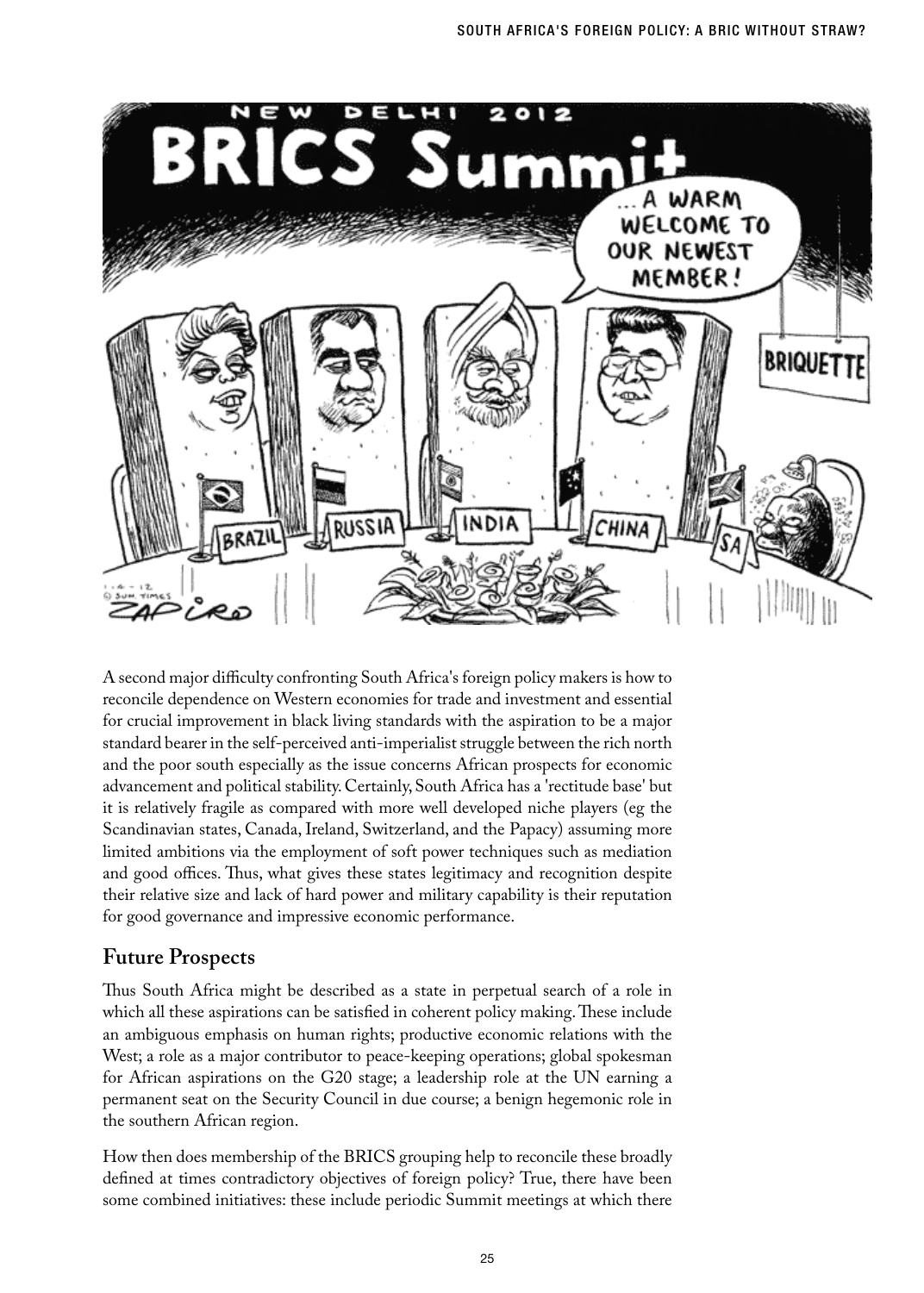was, for example, success in the establishment of a New Development Bank and also a Separate Contingency Reserve arrangement to help states with balance of payments difficulties.

After persistent lobbying, South Africa was delighted at the invitation to become a BRIC member late in 2010. Its new partners no doubt took the view that an African representative was required and South Africa, despite a declining economic performance and growing internal dissent at the slow delivery of basic social goods (housing, electrification, clean water, efficient schools and medical facilities) seemed a better bet than say, Nigeria.

Yet to a disinterested observer the BRICS grouping may seem an artificial construct. It was, after all, the brain child of Jim O'Neill of Goldman Sachs who, interestingly enough took exception to South Africa's admission on the grounds that states such as Indonesia, Mexico, and Turkey "all had stronger claims".4 Indeed, as Johnson has emphasised in his highly critical account of South Africa's economic and political failings since 1994

South Africa thus entered BRICS in a state of complete naivety, apparently unaware that each of its members had its own reasons for joining … reasons which had nothing to do with developing Africa, let alone promoting South Africa's ambitions to act as the midwife of such development, to be Africa's representative on the UN Security Council … The Alliance is peculiarly idealogical. South Africa does little trade with Russia, while the other three BRICS members are all major trade competitors.<sup>5</sup>

*Indeed, Mandela's aspiration for his country to be a global human rights standard bearer looks forlorn given the very different perceptions that govern the policies of South Africa's partners with respect to human rights, etc.*

At best South Africa is a 'middle power' as compared with the great power claims of its partners. Thus its very presence, influence and resource base seems disproportionate in comparison with the advantages enjoyed by BRICS colleagues. Indeed one can only conclude that South Africa regards membership as giving its government status and influence in global politics; that association with more powerful BRICS will have a 'spillover' effect with South Africa basking in the reflected glory of the group's achievements.

Indeed, Mandela's aspiration for his country to be a global human rights standard bearer looks forlorn given the very different perceptions that govern the policies of South Africa's partners with respect to human rights, etc.

And it could be argued that a decisive and continuing impact by the BRICS will not be easily achieved. The group lacks the cohesion, the multi-lateral and mutual commitment of an orthodox military alliance as a means of providing and maintaining security in the face of so-called 'new' global threats eg. terrorism; international crime; failing and collapsing statehood; climate change; nuclear proliferation; states of concern; the prevalence of civil war. Several of these threats require, inter-alia, a highly sophisticated capacity for intelligence sharing by like minded states. Is this likely, indeed possible with a loose grouping such as the BRICS? And what contribution in intelligence terms could South Africa make with respect to countering international terrorism?

Secondly, all five BRICS have major domestic preoccupations. All have to cope with population growth, massive job creation and a crucial need to raise living standards in line with popular expectations. These commitments must set limits